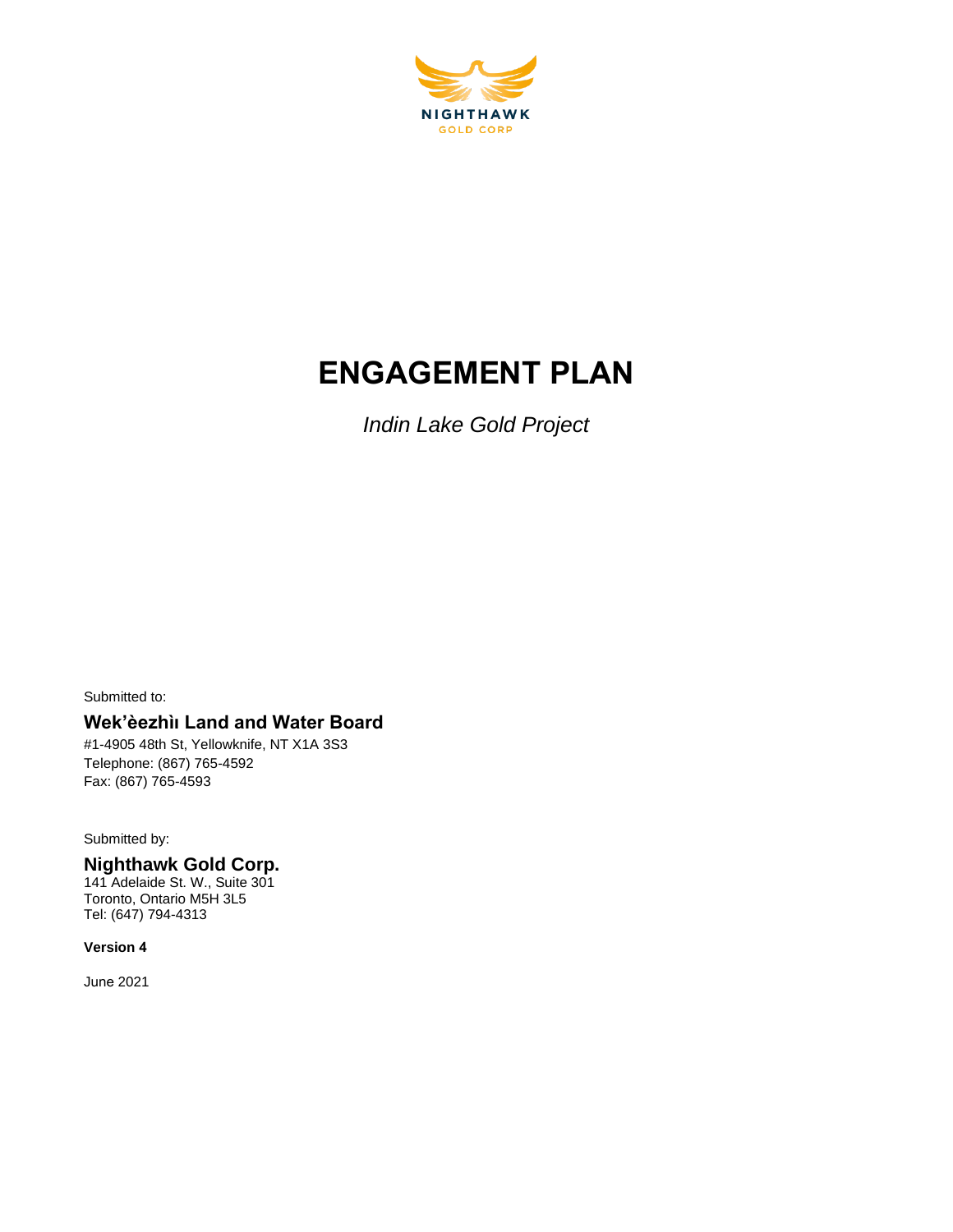

# **TABLE OF CONTENTS**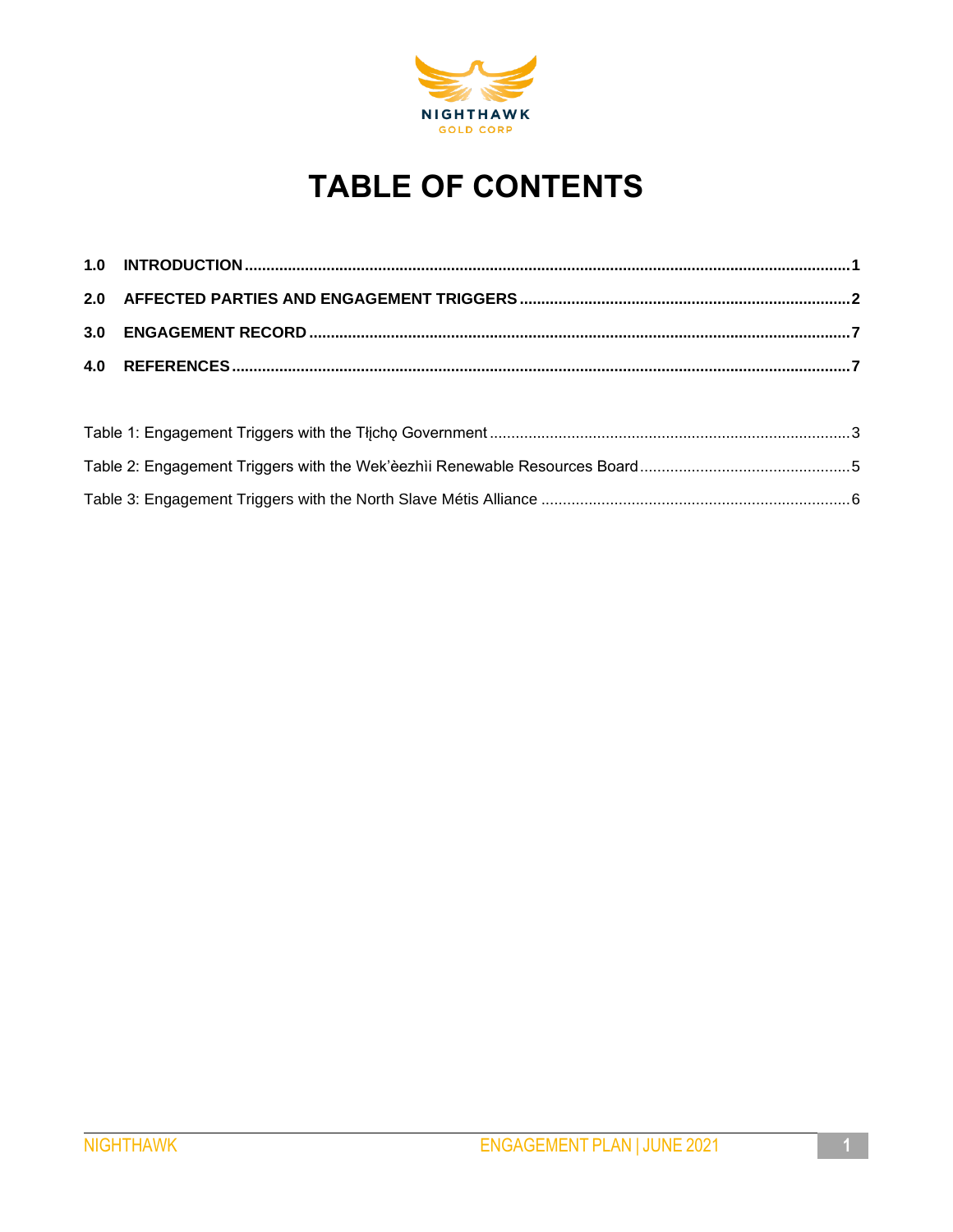

#### **REVISION HISTORY**

The table below is a revision history table that outlines the revisions made by Nighthawk to this document.

| <b>Version</b> | <b>Date</b>      | <b>Section</b> | <b>Summary of Changes</b>                                                                                                                                                                                                              |  |
|----------------|------------------|----------------|----------------------------------------------------------------------------------------------------------------------------------------------------------------------------------------------------------------------------------------|--|
| 2.0            | September 2018   | All            | Submitted with applications for W2018L2-0002, W2018L2-0003,<br>W2018C0007, W2018X0006.                                                                                                                                                 |  |
| 3.0            | October 2018     | Appendix A     | Engagement Record updated to include evidence of pre-<br>submission engagement with potentially affected<br>parties,<br>following direction from the WLWB dated 9 October 2018.                                                        |  |
| 3.1            | February 2019    | 2.0            | Added list of parties consulted with respect to closure and<br>reclamation activities, following direction from the WLWB in the<br>Reasons for Decision from the Board meeting dated 24 January<br>2019.                               |  |
|                |                  | Appendix C     | Added Consultation Log for closure and reclamation, following<br>direction from the WLWB in the Reasons for Decision from the<br>Board meeting dated 24 January 2019.                                                                  |  |
|                | April 2019       | All            | Minor editorial updates throughout.                                                                                                                                                                                                    |  |
|                |                  | 2.0            | Prince of Wales Northern Heritage Centre removed from list of<br>affected parties.                                                                                                                                                     |  |
| 3.2            |                  | 2.0            | Two new Engagement Triggers related to the Closure and<br>Reclamation Plan have been added for all affected parties,<br>following direction from the WLWB in the Reasons for Decision<br>from the Board meeting dated 24 January 2019. |  |
|                |                  | 1.0            | Added reference to the Tłįcho Government Consultation and<br><b>Engagement Guidelines</b><br><b>Updated Nighthawk's Primary Contact</b>                                                                                                |  |
|                |                  | 2.0            | Updates to Engagement Triggers in Tables 1-3                                                                                                                                                                                           |  |
| 4              | <b>June 2021</b> | 2.0            | Added Table 4 with contact information for each Affected Party.                                                                                                                                                                        |  |
|                |                  | Appendix A     | Removed Appendix A, as the Engagement Record should be<br>submitted separately as required.                                                                                                                                            |  |
|                |                  | All            | Minor editorial updates throughout                                                                                                                                                                                                     |  |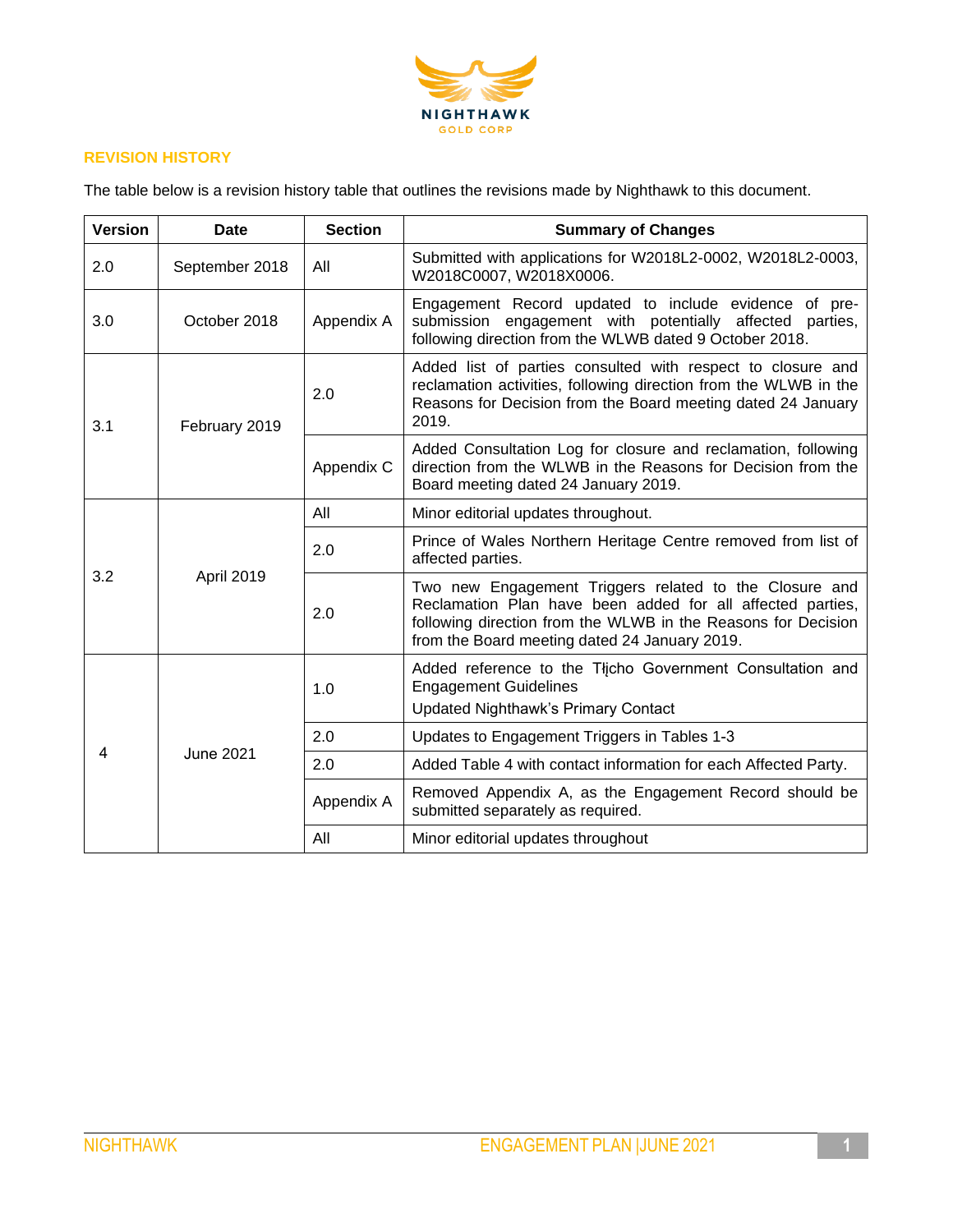

## **1.0 INTRODUCTION**

This document is Nighthawk Gold Corp's (Nighthawk's) Engagement Plan for use at the Indin Lake Gold Project (the Project), encompassing camp operations at the Colomac Camp, fuel storage at the Colomac, Damoti Lake and Diversified camps and exploration activities in the Indin Lake region in the Northwest Territories (NWT). Nighthawk is a junior gold exploration company whose primary exploration property is the Indin Lake Gold Project located in the Wek'èezhìı region of the NWT. The Wek'èezhìi region is the management area of the Tłįchǫ Government, with the Wek'èezhìi Renewable Resources Board (WRRB) having the wildlife co-management authority for the region as established by the Tłįcho Agreement. The Tłįchǫ Government represents the communities of Behchokǫ̀ , Gamètì, Wekweètì, and Whatì. The North Slave Métis Alliance (NSMA) represents the rights of the Métis people of the Great Slave Lake area, primarily in the region north and east of Great Slave Lake, NWT.

This Engagement Plan is intended to outline Nighthawk's engagement to respectfully and effectively collaborate and inform affected parties. It was prepared following the Mackenzie Valley Land and Water Board's Engagement Guidelines for Applicants and Holders of Water Licences (MVLWB 2014), the Land Use Permits and Engagement and Consultation Policy (MVLWB 2013), and the Tłįcho Government Consultation and Engagement Guidelines (Tłįcho Government 2019).

The Mackenzie Valley Land and Water Board (MVLWB) defines engagement as "the communication and outreach activities a proponent undertakes with affected parties prior to and during the operation of a project". The level of engagement should reflect the scale, location and nature of a proposed activity (MVLWB 2014). An affected party is defined as "a party that is predicted to be affected by a proposed project, such as an Aboriginal organization/government, an individual occupying land for traditional purposes, a private landowner, or lease holder" (MVLWB 2014).

Updated Engagement Records will be provided as required.

Contact information for Nighthawk Gold Corp is as follows:

#### **Corporate Office**

141 Adelaide St. W., Suite 301 Toronto, Ontario M5H 3L5 Tel: (647) 794-4313 www.nighthawkgold.com

**Primary Contact** Denise Lockett Manager Stakeholder Relations & Permitting Nighthawk Gold Corp. 604-340-4756 [dlockett@nighthawkgold.com](mailto:dlockett@nighthawkgold.com)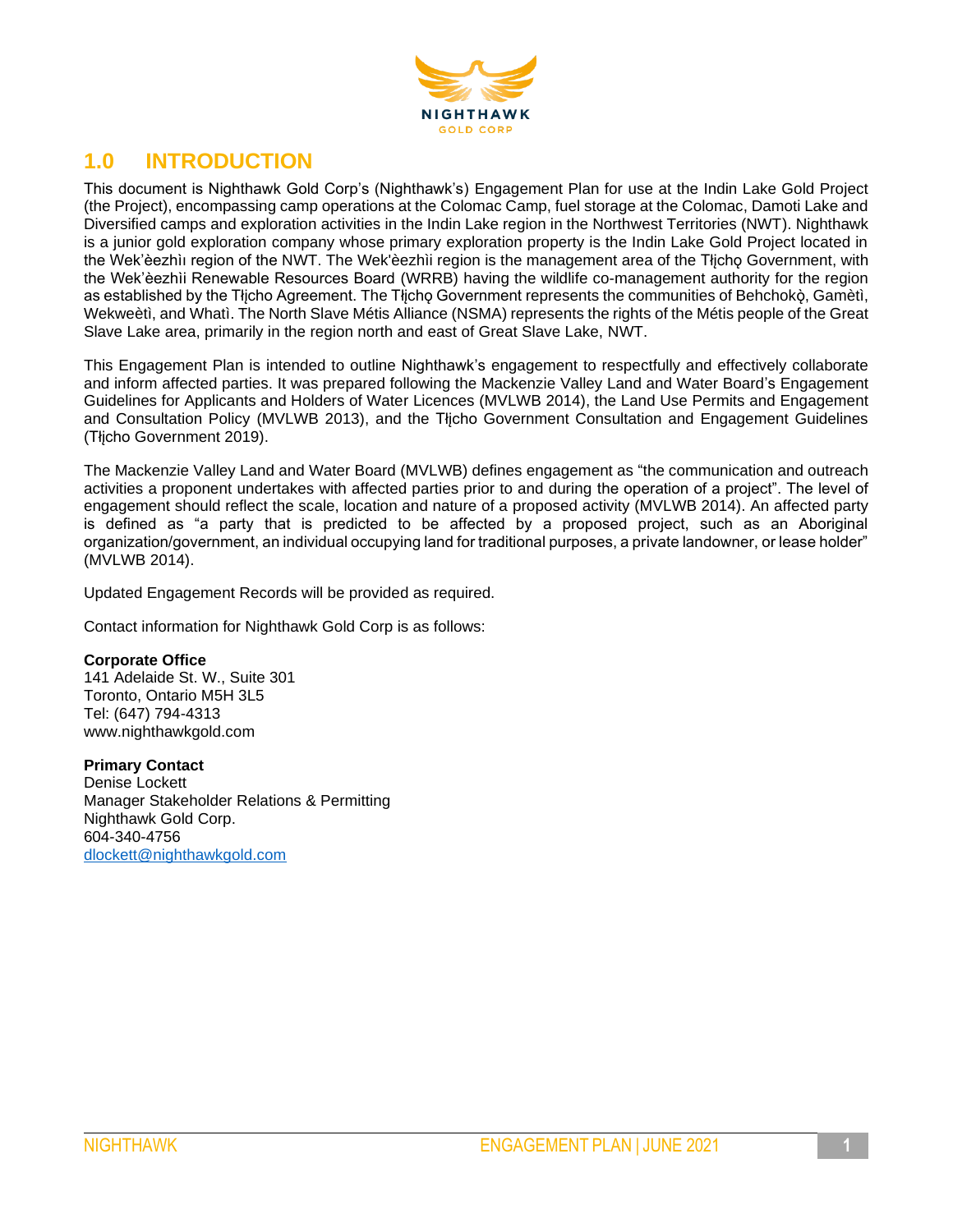

## **2.0 AFFECTED PARTIES AND ENGAGEMENT TRIGGERS**

This section summarizes the engagement triggers as well as engagement purpose and format for each of the affected parties. The affected parties for the purposes of this Engagement Plan are:

- Tłįchǫ Government
- Wek'èezhìı Renewable Resource Board
- North Slave Métis Alliance

Nighthawk understands that engagement is a process that is ongoing through the lifetime of a project. The engagement process for this Project started in 2012 and will continue throughout the upcoming phases of the Project. Nighthawk has been and will continue to remain in contact with the affected parties, including discussions on the format of engagement. Triggers, purpose and format of engagement with the affected parties are listed in Tables 1 to 3. Contact information is provided in Table 4.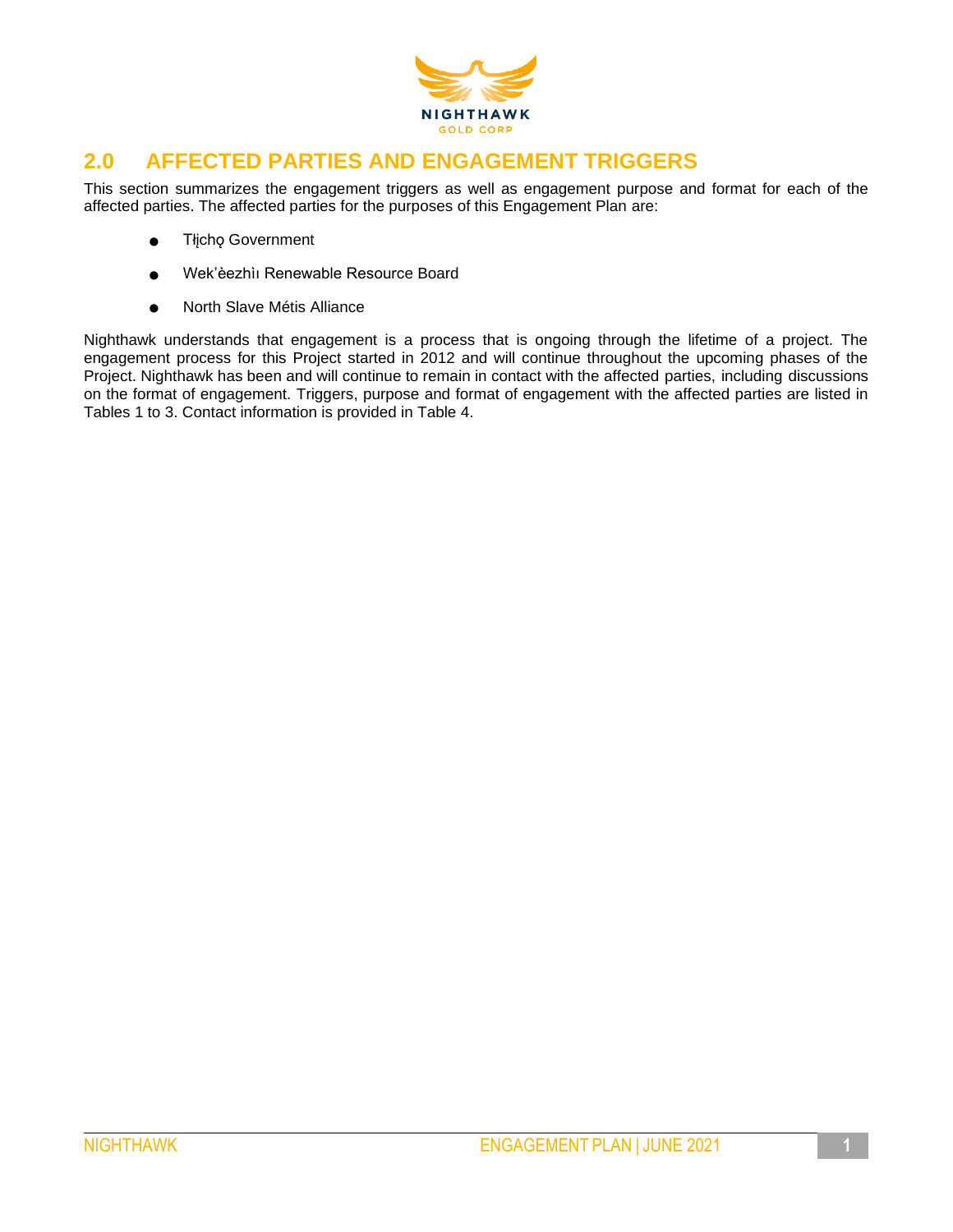

#### *Table 1: Engagement Triggers with the Tłįchǫ Government*

| Item<br>No.    | <b>Engagement</b><br><b>Trigger</b>                                                                      | <b>Purpose(s) for Engagement</b>                                                                                                                                                                                                                                                                                                 | Format for Engagement <sup>1</sup>                                                                                                    | Information to be Recorded                                                                                                                                                                                                                          |
|----------------|----------------------------------------------------------------------------------------------------------|----------------------------------------------------------------------------------------------------------------------------------------------------------------------------------------------------------------------------------------------------------------------------------------------------------------------------------|---------------------------------------------------------------------------------------------------------------------------------------|-----------------------------------------------------------------------------------------------------------------------------------------------------------------------------------------------------------------------------------------------------|
| 1              | Land Use Permit or<br><b>Water Licence</b><br>application,<br>amendment, or<br>renewal                   | To communicate changes<br>$\bullet$<br>to the Land Use Permit or<br><b>Water Licence</b><br>To explain the reason<br>$\bullet$<br>behind the application<br>To solicit comments,<br>$\bullet$<br>suggestions, or concerns<br>regarding any change                                                                                | Phone conversation<br>Email with stakeholder<br>letter                                                                                | Record of phone call<br>Copy of letter distributed<br>$\bullet$                                                                                                                                                                                     |
| 2              | Seasonal opening or<br>closing of the<br>Colomac exploration<br>camp                                     | To communicate seasonal<br>$\bullet$<br>opening or closing of the<br>existing camp<br>To provide an overview of<br>$\bullet$<br>the scope of the exploration<br>program<br>To solicit comments,<br>$\bullet$<br>suggestions, or concerns                                                                                         | Email correspondence<br>Phone conversation<br>$\bullet$<br>(upon request)                                                             | Copy of email<br>$\bullet$<br>correspondence to be<br>retained<br>Record of phone call (if<br>$\bullet$<br>applicable)<br>Provide the water licence<br>$\bullet$<br>annual report including<br>any observations, spills, or<br>wildlife encounters. |
| 4              | Results of exploration<br>program received                                                               | To inform of the results of<br>$\bullet$<br>Nighthawk's exploration<br>activity                                                                                                                                                                                                                                                  | News release distributed<br>via email                                                                                                 | Archive of news release<br>$\bullet$                                                                                                                                                                                                                |
| 5              | Semi-annual in<br>person update                                                                          | To provide an update on<br>$\bullet$<br>Nighthawk's exploration<br>activities<br>To solicit comments,<br>$\bullet$<br>suggestions, or concerns<br>To build and foster<br>$\bullet$<br>relationships<br>To invite the Resource<br>$\bullet$<br><b>Management Working</b><br>Group to collaborate in the<br>review of the material | In person meeting at a<br>$\bullet$<br>location to be determined<br>by the respective party at<br>their request<br>Phone conversation | Copy of meeting materials<br>$\bullet$<br>Minutes or summary<br>$\bullet$<br>meeting                                                                                                                                                                |
| 6              | Non-scheduled<br>update requested                                                                        | At the request of the Thicho<br>$\bullet$<br>Government<br>To provide information,<br>receive comments, or hear<br>concerns                                                                                                                                                                                                      | Phone conversation<br>Email correspondence                                                                                            | Copy of email<br>$\bullet$<br>correspondence to be<br>retained<br>Record of phone call (if<br>$\bullet$<br>applicable)                                                                                                                              |
| $\overline{7}$ | Updates to the<br>Closure and<br><b>Reclamation Plans</b>                                                | To solicit comments,<br>$\bullet$<br>suggestions, or concerns<br>on the Project Closure and<br>Reclamation Plan prior to<br>any updates                                                                                                                                                                                          | During the semi-annual<br>$\bullet$<br>in person update<br>Phone conversation<br>٠<br>Email correspondence<br>$\bullet$               | Copy of meeting materials<br>$\bullet$<br>Minutes or summary<br>$\bullet$<br>meeting<br>Copy of email<br>$\bullet$<br>correspondence to be<br>retained                                                                                              |
| 8              | Damoti Final Closure<br>and Reclamation<br>Plan (FCRP)<br>(1 year prior to<br>submission to the<br>WLWB) | To notify the Tłįcho<br>Government before starting<br>the work on the Damoti<br><b>FCRP</b><br>To present the closure plan<br>$\bullet$<br>options, criteria and<br>monitoring plan to the<br>Resource Management<br><b>Working Group before</b><br>submission of the FCRP                                                       | Email correspondence<br>Phone conversation<br>$\bullet$                                                                               | Copy of email<br>$\bullet$<br>correspondence to be<br>retained<br>Record of phone call (if<br>$\bullet$<br>applicable)                                                                                                                              |

<sup>1</sup> Format for Engagement is to initiate engagement only and will thereafter follow the guidance for extended engagement described in the Tłįcho Government Consultation and Engagement Guidelines.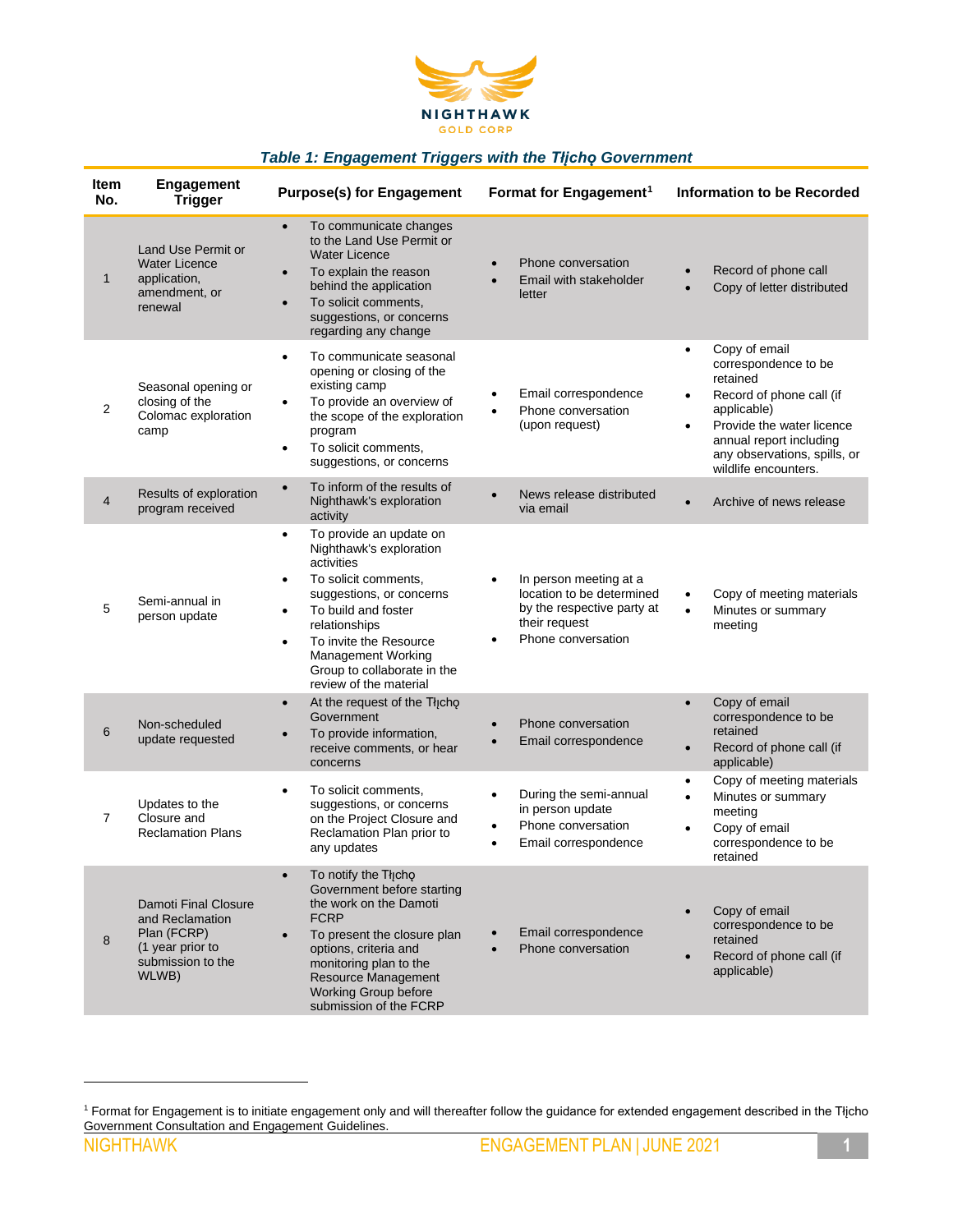

| <b>Item</b><br>No. | Engagement<br>Trigger                                        | <b>Purpose(s) for Engagement</b>                                                                                                                                                                                                                               | Format for Engagement <sup>1</sup>                                | Information to be Recorded                                                                                             |
|--------------------|--------------------------------------------------------------|----------------------------------------------------------------------------------------------------------------------------------------------------------------------------------------------------------------------------------------------------------------|-------------------------------------------------------------------|------------------------------------------------------------------------------------------------------------------------|
| 9                  | Initiation of Damoti<br>closure or<br>reclamation activities | To communicate<br>٠<br>Nighthawk's intent to begin<br>Damoti closure and<br>reclamation activities under<br>an approved Final Closure<br>and Reclamation Plan<br>To invite the Thicho<br>٠<br>Government to a site visit<br>after closure work is<br>completed | Email correspondence<br>٠<br>Phone conversation<br>(upon request) | Copy of email<br>$\bullet$<br>correspondence to be<br>retained<br>Record of phone call (if<br>$\bullet$<br>applicable) |
| 10                 | Winter road to either<br>Colomac or Damoti                   | To communicate that a<br>winter road will be<br>constructed                                                                                                                                                                                                    | Email correspondence<br>Phone conversation<br>$\bullet$           | Copy of email<br>$\bullet$<br>correspondence to be<br>retained<br>Record of phone call (if<br>$\bullet$<br>applicable) |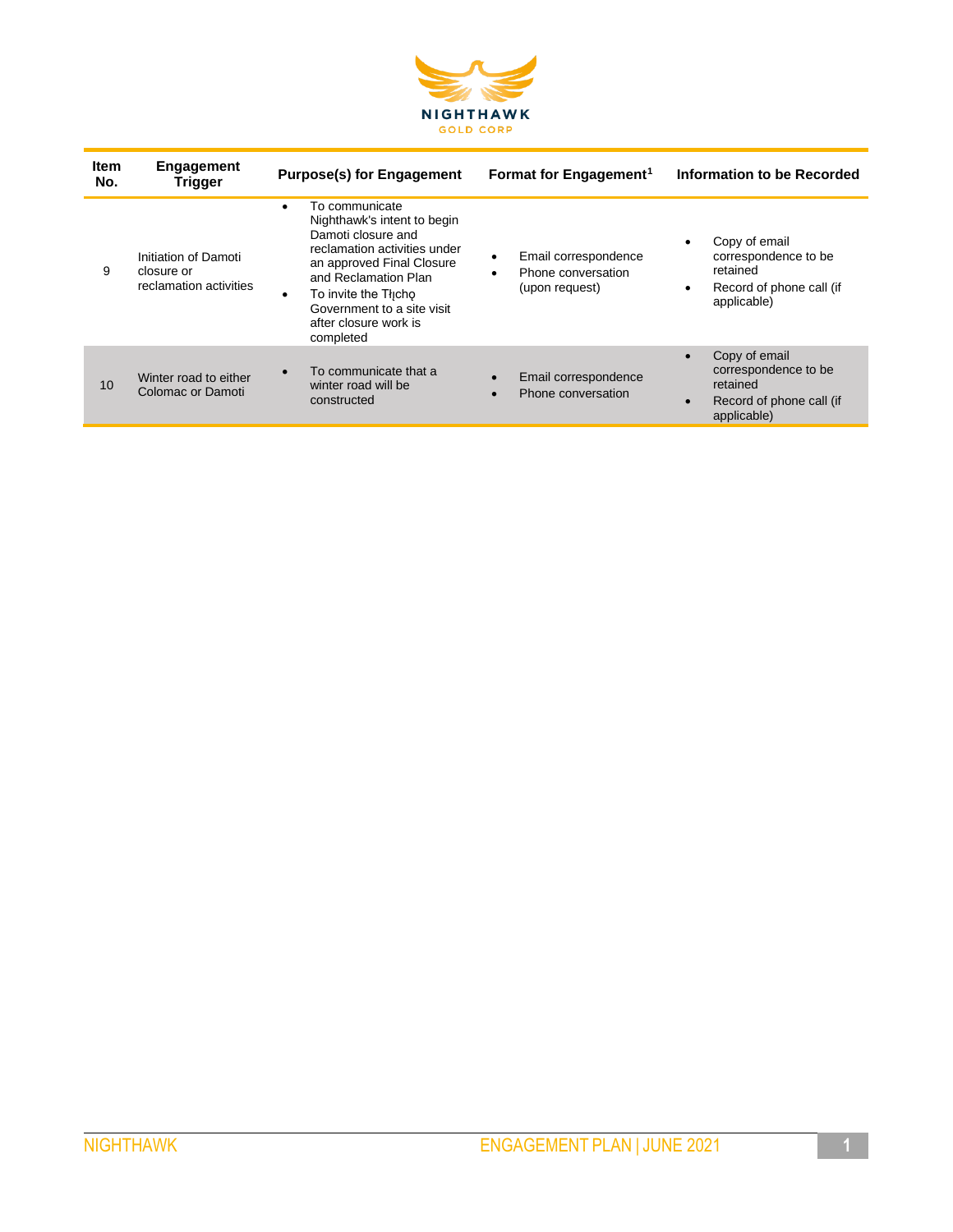

### *Table 2: Engagement Triggers with the Wek'èezhìi Renewable Resources Board*

| <b>Item</b><br>No. | <b>Engagement Trigger</b>                                                           | <b>Purpose(s) for Engagement</b>                                                                                                                                                                                                                    | <b>Format for Engagement</b>                                                                  | Information to be Recorded                                                                                                                                |
|--------------------|-------------------------------------------------------------------------------------|-----------------------------------------------------------------------------------------------------------------------------------------------------------------------------------------------------------------------------------------------------|-----------------------------------------------------------------------------------------------|-----------------------------------------------------------------------------------------------------------------------------------------------------------|
| $\mathbf{1}$       | Land Use Permit or<br><b>Water Licence</b><br>application,<br>amendment, or renewal | To communicate proposed<br>$\bullet$<br>changes to the Land Use<br>Permit or Water Licence<br>To explain the reason<br>$\bullet$<br>behind the application<br>To solicit comments,<br>$\bullet$<br>suggestions, or concerns<br>regarding any change | Phone conversation<br>$\bullet$<br>Email with stakeholder<br>$\bullet$<br>letter              | Record of phone call<br>Copy of letter distributed                                                                                                        |
| $\overline{2}$     | Seasonal opening or<br>closing of Colomac<br>exploration camp                       | To communicate seasonal<br>$\bullet$<br>opening or closing of the<br>existing camp<br>To provide an overview of<br>$\bullet$<br>the scope of the<br>exploration program<br>To solicit comments,<br>$\bullet$<br>suggestions, or concerns            | Email correspondence<br>Phone conversation<br>(upon request)                                  | Copy of email<br>$\bullet$<br>correspondence to be<br>retained<br>Record of phone call (if<br>$\bullet$<br>applicable)                                    |
| 4                  | Results of exploration<br>program received                                          | To inform of the results of<br>$\bullet$<br>Nighthawk's exploration<br>activity                                                                                                                                                                     | News release<br>$\bullet$<br>distributed via email                                            | Archive of news release<br>$\bullet$                                                                                                                      |
| 5                  | Semi-annual in person<br>update                                                     | To provide an update on<br>$\bullet$<br>Nighthawk's exploration<br>activities<br>To solicit comments,<br>$\bullet$<br>suggestions, or concerns<br>To build and foster<br>$\bullet$<br>relationships                                                 | In person meeting at a<br>$\bullet$<br>location to be<br>determined at the<br>party's request | Copy of meeting<br>$\bullet$<br>materials<br>Minutes or summary<br>$\bullet$<br>meeting                                                                   |
| 6                  | Non-scheduled update<br>requested                                                   | To provide information,<br>$\bullet$<br>receive comments, or hear<br>concerns, at the request of<br>the WRRB                                                                                                                                        | Format shall be<br>$\bullet$<br>dependent on the<br>situation                                 | Records shall be kept in<br>$\bullet$<br>a manner appropriate for<br>the situation                                                                        |
| $\overline{7}$     | Updates to the Closure<br>and Reclamation Plan                                      | To solicit comments,<br>$\bullet$<br>suggestions, or concerns<br>on the Project Closure and<br>Reclamation Plan prior to<br>any updates                                                                                                             | During the semi-annual<br>$\bullet$<br>in person update                                       | Copy of meeting<br>$\bullet$<br>materials<br>Minutes or summary<br>$\bullet$<br>meeting<br>Copy of email<br>$\bullet$<br>correspondence to be<br>retained |
| 8                  | <b>Initiation of Damoti</b><br>closure or reclamation<br>activities                 | To communicate<br>$\bullet$<br>Nighthawk's intent to begin<br>Damoti closure and<br>reclamation activities<br>under an approved Final<br><b>Closure and Reclamation</b><br>Plan                                                                     | Email correspondence                                                                          | Copy of email<br>$\bullet$<br>correspondence to be<br>retained<br>Record of phone call (if<br>$\bullet$<br>applicable)                                    |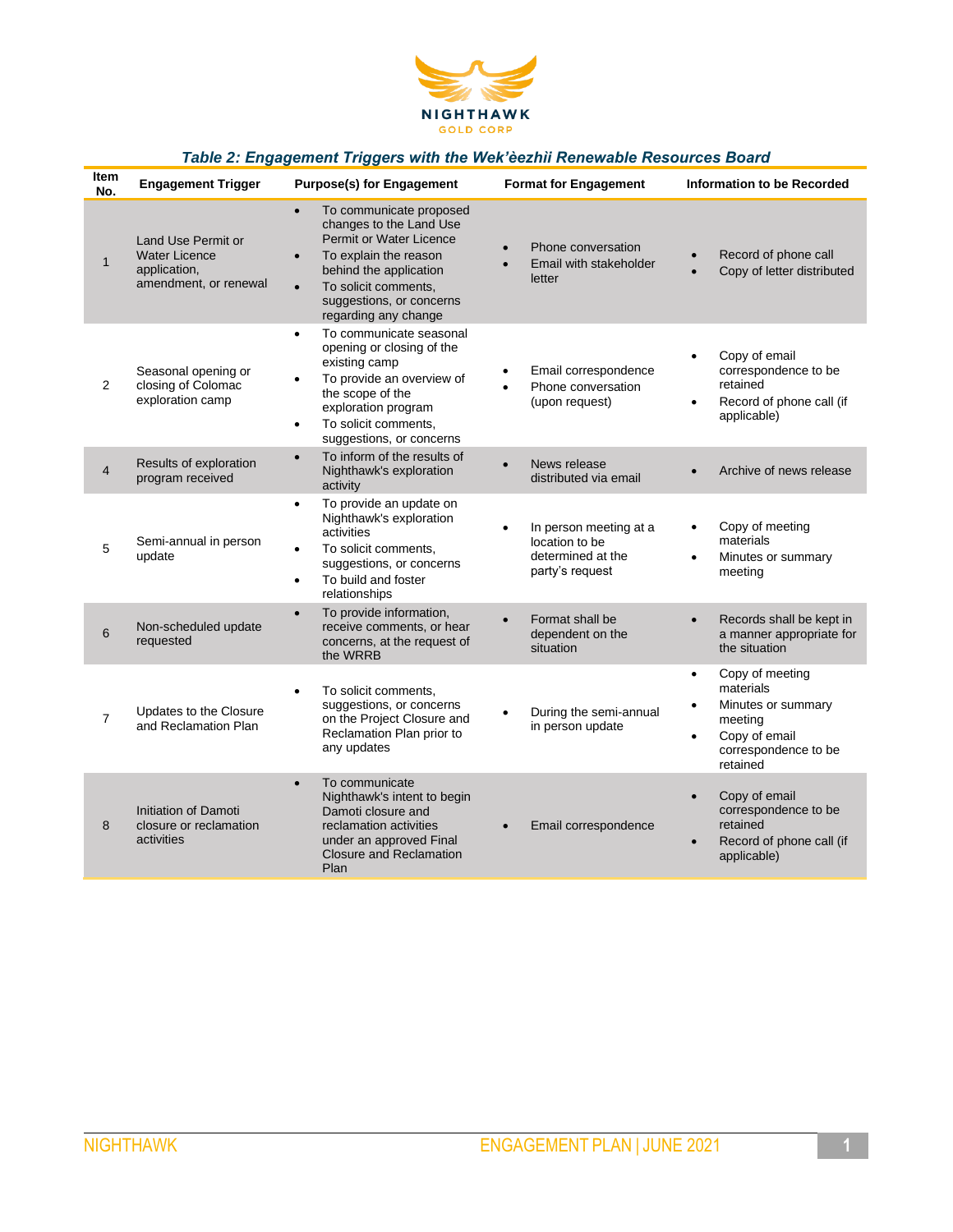

#### *Table 3: Engagement Triggers with the North Slave Métis Alliance*

| <b>Item</b><br>No. | <b>Engagement Trigger</b>                                                           | <b>Purpose(s) for Engagement</b>                                                                                                                                                                                                                                 | <b>Format for Engagement</b>                                                                  | Information to be Recorded                                                                                                                        |
|--------------------|-------------------------------------------------------------------------------------|------------------------------------------------------------------------------------------------------------------------------------------------------------------------------------------------------------------------------------------------------------------|-----------------------------------------------------------------------------------------------|---------------------------------------------------------------------------------------------------------------------------------------------------|
| $\mathbf 1$        | Land Use Permit or<br><b>Water Licence</b><br>application, amendment,<br>or renewal | To communicate<br>$\bullet$<br>proposed changes to<br>the Land Use Permit or<br><b>Water Licence</b><br>To explain the reason<br>$\bullet$<br>behind the application<br>To solicit comments,<br>$\bullet$<br>suggestions, or<br>concerns regarding any<br>change | Phone conversation<br>$\bullet$<br>Email with stakeholder<br>letter                           | Record of phone call<br>Copy of letter distributed                                                                                                |
| 2                  | Seasonal opening or<br>closing of the Colomac<br>exploration camp                   | To communicate<br>$\bullet$<br>seasonal opening or<br>closing of the existing<br>camp<br>To provide an overview<br>$\bullet$<br>of the scope of the<br>exploration program<br>To solicit comments,<br>$\bullet$<br>suggestions, or<br>concerns                   | Email correspondence<br>Phone conversation<br>(upon request)                                  | Copy of email<br>$\bullet$<br>correspondence to be<br>retained<br>Record of phone call (if<br>$\bullet$<br>applicable)                            |
| 4                  | Results of exploration<br>program received                                          | To inform of the results<br>$\bullet$<br>of Nighthawk's<br>exploration activity                                                                                                                                                                                  | News release distributed<br>via email                                                         | Archive of news release<br>$\bullet$                                                                                                              |
| 5                  | Semi-annual in person<br>update                                                     | To provide an update<br>$\bullet$<br>on Nighthawk's<br>exploration activities<br>To solicit comments,<br>$\bullet$<br>suggestions, or<br>concerns<br>To build and foster<br>$\bullet$<br>relationships                                                           | In person meeting at a<br>$\bullet$<br>location to be<br>determined at the party's<br>request | Copy of meeting<br>$\bullet$<br>materials<br>Minutes or summary<br>$\bullet$<br>meeting                                                           |
| 6                  | Non-scheduled update<br>requested                                                   | To provide information,<br>$\bullet$<br>receive comments, or<br>hear concerns, at the<br>request of the NSMA                                                                                                                                                     | Format shall be<br>$\bullet$<br>dependent on the<br>situation                                 | Records shall be kept in<br>$\bullet$<br>a manner appropriate for<br>the situation                                                                |
| $\overline{7}$     | Updates to the Closure<br>and Reclamation Plan                                      | To solicit comments,<br>$\bullet$<br>suggestions, or<br>concerns on the Project<br>Closure and<br>Reclamation Plan prior<br>to any updates                                                                                                                       | During the semi-annual<br>$\bullet$<br>in person update<br>Email correspondence               | Copy of meeting<br>$\bullet$<br>materials<br>Minutes or summary<br>$\bullet$<br>meeting<br>Copy of email<br>٠<br>correspondence to be<br>retained |
| 8                  | Initiation of closure or<br>reclamation activities                                  | To communicate<br>$\bullet$<br>Nighthawk's intent to<br>begin Damoti closure<br>and reclamation<br>activities under an<br>approved Final Closure<br>and Reclamation Plan                                                                                         | Email correspondence<br>Phone conversation<br>(upon request)                                  | Copy of email<br>$\bullet$<br>correspondence to be<br>retained<br>Record of phone call (if<br>$\bullet$<br>applicable)                            |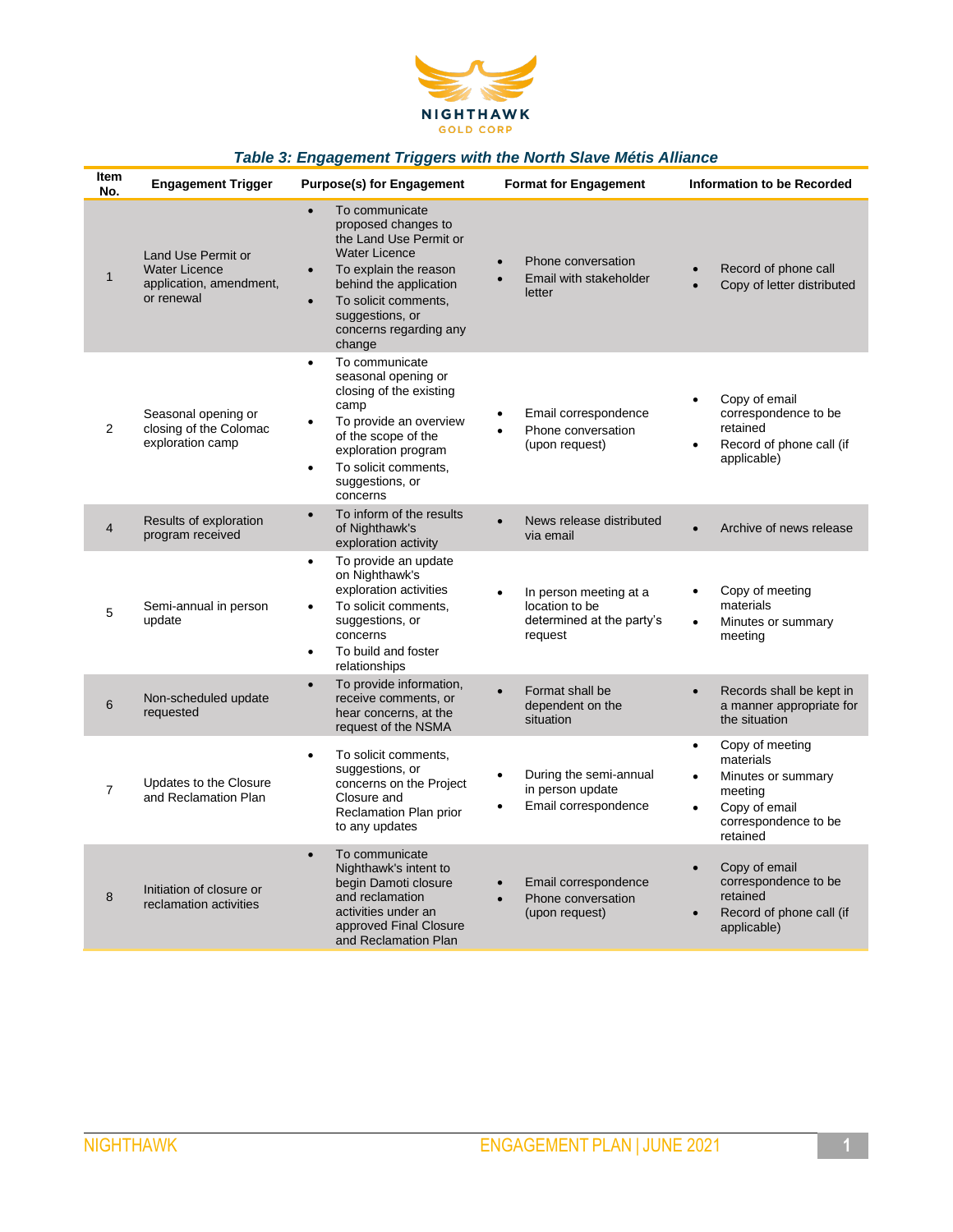

#### *Table 4: Engagement Contact Information*

| Organization                           | <b>Contact Name</b>                       | Email                                                        | <b>Phone</b>   |
|----------------------------------------|-------------------------------------------|--------------------------------------------------------------|----------------|
| <b>Thicho Government</b>               | Grace MacKenzie<br>Violet Camsell-Blondin | gracemackenzie@tlicho.com<br>violetcamsellblondin@tlicho.com | (867) 766-4003 |
| Wek'èezhìi Renewable Resource<br>Board | Jody Pellissey                            | jpellissey@wrrb.ca                                           | (867) 873-5740 |
| North Slave Metis Alliance             | Jessica Hurtubise                         | Jess.Hurtubise@nsma.net                                      | (867) 873-6762 |

## **3.0 ENGAGEMENT RECORD**

A summary of all engagement undertaken for the Project based on the engagement triggers described in Section 2 is recorded in an Engagement Record. The Engagement Record includes an entry for each engagement, including the following information:

- Date of engagement
- Name of party / group
- Permitting stage
- Issue or topic of the engagement
- Resolutions, actions, comments
- The type of engagement (e.g., written notification, phone calls, emails, meetings) and relevant documents
- Attendees / individuals involved

Further to this, the Engagement Record should also include an Engagement Summary to document the discussion and resolution of issues. Engagement Summaries will be included as required.

## **4.0 REFERENCES**

MVLWB (Mackenzie Valley Land and Water Board). 2013. Engagement and Consultation Policy.

MVLWB 2014. Engagement Guidelines for Applicants and Holders of Water Licences and Land Use Permits.

Tłicho Government. 2019. Consultation and Engagement Guidelines. Department of Culture and Lands Protection.